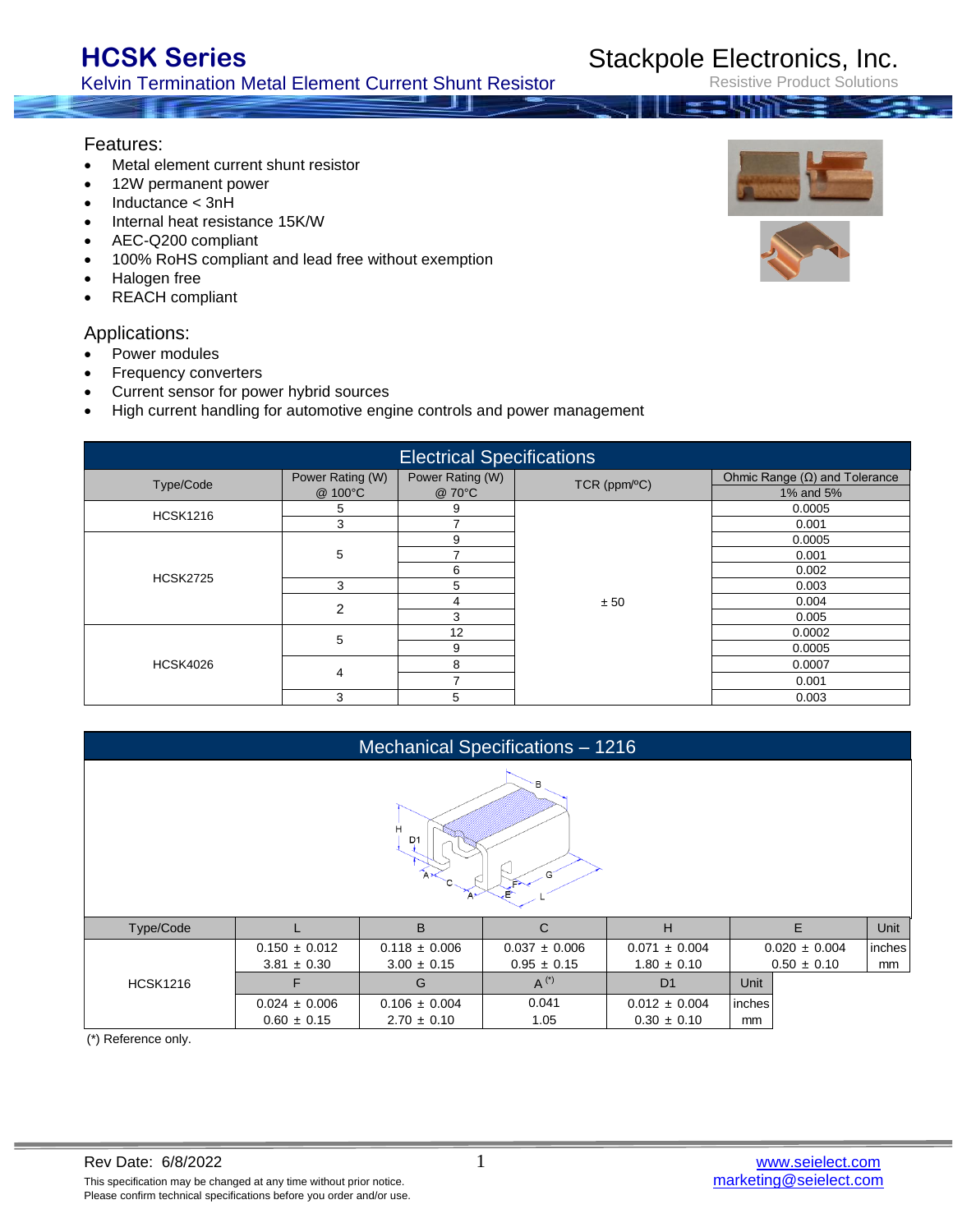Kelvin Termination Metal Element Current Shunt Resistor

Stackpole Electronics, Inc.

roduct Solutions

### Mechanical Specifications – 2725





|  | $(0.004\Omega/0.005\Omega)$ |
|--|-----------------------------|
|  |                             |

| Type/Code       |                   | B                 | $C^{(\star)}$     | H                 | E.                | Unit   |
|-----------------|-------------------|-------------------|-------------------|-------------------|-------------------|--------|
| <b>HCSK2725</b> | $0.260 \pm 0.010$ | $0.272 \pm 0.006$ | 0.122             | $0.094 \pm 0.008$ | $0.028 \pm 0.008$ | inches |
| (0.0005)        | $6.60 \pm 0.25$   | $6.90 \pm 0.15$   | 3.10              | $2.40 \pm 0.20$   | $0.70 \pm 0.20$   | mm     |
| <b>HCSK2725</b> | $0.260 \pm 0.010$ | $0.272 \pm 0.006$ | 0.122             | $0.094 \pm 0.008$ | $0.028 \pm 0.008$ | inches |
| (0.001)         | $6.60 \pm 0.25$   | $6.90 \pm 0.15$   | 3.10              | $2.40 \pm 0.20$   | $0.70 \pm 0.20$   | mm     |
| <b>HCSK2725</b> | $0.260 \pm 0.010$ | $0.272 \pm 0.006$ | 0.122             | $0.094 \pm 0.008$ | $0.028 \pm 0.008$ | inches |
| (0.002)         | $6.60 \pm 0.25$   | $6.90 \pm 0.15$   | 3.10              | $2.40 \pm 0.20$   | $0.70 \pm 0.20$   | mm     |
| <b>HCSK2725</b> | $0.260 \pm 0.010$ | $0.272 \pm 0.006$ | 0.122             | $0.094 \pm 0.008$ | $0.028 \pm 0.008$ | inches |
| (0.003)         | $6.60 \pm 0.25$   | $6.90 \pm 0.15$   | 3.10              | $2.40 \pm 0.20$   | $0.70 \pm 0.20$   | mm     |
| <b>HCSK2725</b> | $0.260 \pm 0.010$ | $0.272 \pm 0.006$ | 0.122             | $0.094 \pm 0.008$ | $0.028 \pm 0.008$ | inches |
| (0.004)         | $6.60 \pm 0.25$   | $6.90 \pm 0.15$   | 3.10              | $2.40 \pm 0.20$   | $0.70 \pm 0.20$   | mm     |
| <b>HCSK2725</b> | $0.260 \pm 0.010$ | $0.272 \pm 0.006$ | 0.122             | $0.094 \pm 0.008$ | $0.028 \pm 0.008$ | inches |
| (0.005)         | $6.60 \pm 0.25$   | $6.90 \pm 0.15$   | 3.10              | $2.40 \pm 0.20$   | $0.70 \pm 0.20$   | mm     |
| Type/Code       | F.                | $G^{(*)}$         | A                 | D <sub>1</sub>    | D <sub>2</sub>    | Unit   |
| <b>HCSK2725</b> | $0.039 \pm 0.008$ | 0.193             | $0.075 \pm 0.008$ | $0.016 \pm 0.004$ | $0.018 \pm 0.004$ | inches |
| (0.0005)        | $1.00 \pm 0.20$   | 4.90              | $1.90 \pm 0.20$   | $0.40 \pm 0.10$   | $0.45 \pm 0.10$   | mm     |
| <b>HCSK2725</b> | $0.039 \pm 0.008$ | 0.193             | $0.075 \pm 0.008$ | $0.016 \pm 0.004$ | $0.014 \pm 0.004$ | inches |
| (0.001)         | $1.00 \pm 0.20$   | 4.90              | $1.90 \pm 0.20$   | $0.40 \pm 0.10$   | $0.35 \pm 0.10$   | mm     |
| <b>HCSK2725</b> | $0.039 \pm 0.008$ | 0.193             | $0.075 \pm 0.008$ | $0.016 \pm 0.004$ | $0.022 \pm 0.004$ | inches |
| (0.002)         | $1.00 \pm 0.20$   | 4.90              | $1.90 \pm 0.20$   | $0.40 \pm 0.10$   | $0.55 \pm 0.10$   | mm     |
| <b>HCSK2725</b> | $0.039 \pm 0.008$ | 0.193             | $0.075 \pm 0.008$ | $0.016 \pm 0.004$ | $0.014 \pm 0.004$ | inches |
| (0.003)         | $1.00 \pm 0.20$   | 4.90              | $1.90 \pm 0.20$   | $0.40 \pm 0.10$   | $0.35 \pm 0.10$   | mm     |
| <b>HCSK2725</b> | $0.039 \pm 0.008$ | 0.193             | $0.075 \pm 0.008$ | $0.016 \pm 0.004$ | $0.014 \pm 0.004$ | inches |
| (0.004)         | $1.00 \pm 0.20$   | 4.90              | $1.90 \pm 0.20$   | $0.40 \pm 0.10$   | $0.35 \pm 0.10$   | mm     |
| <b>HCSK2725</b> | $0.039 \pm 0.008$ | 0.193             | $0.075 \pm 0.008$ | $0.016 \pm 0.004$ | $0.014 \pm 0.004$ | inches |
| (0.005)         | $1.00 \pm 0.20$   | 4.90              | $1.90 \pm 0.20$   | $0.40 \pm 0.10$   | $0.35 \pm 0.10$   | mm     |

(\*) Reference only.



This specification may be changed at any time without prior notice. Please confirm technical specifications before you order and/or use.

Rev Date: 6/8/2022 2 [www.seielect.com](http://www.seielect.com/)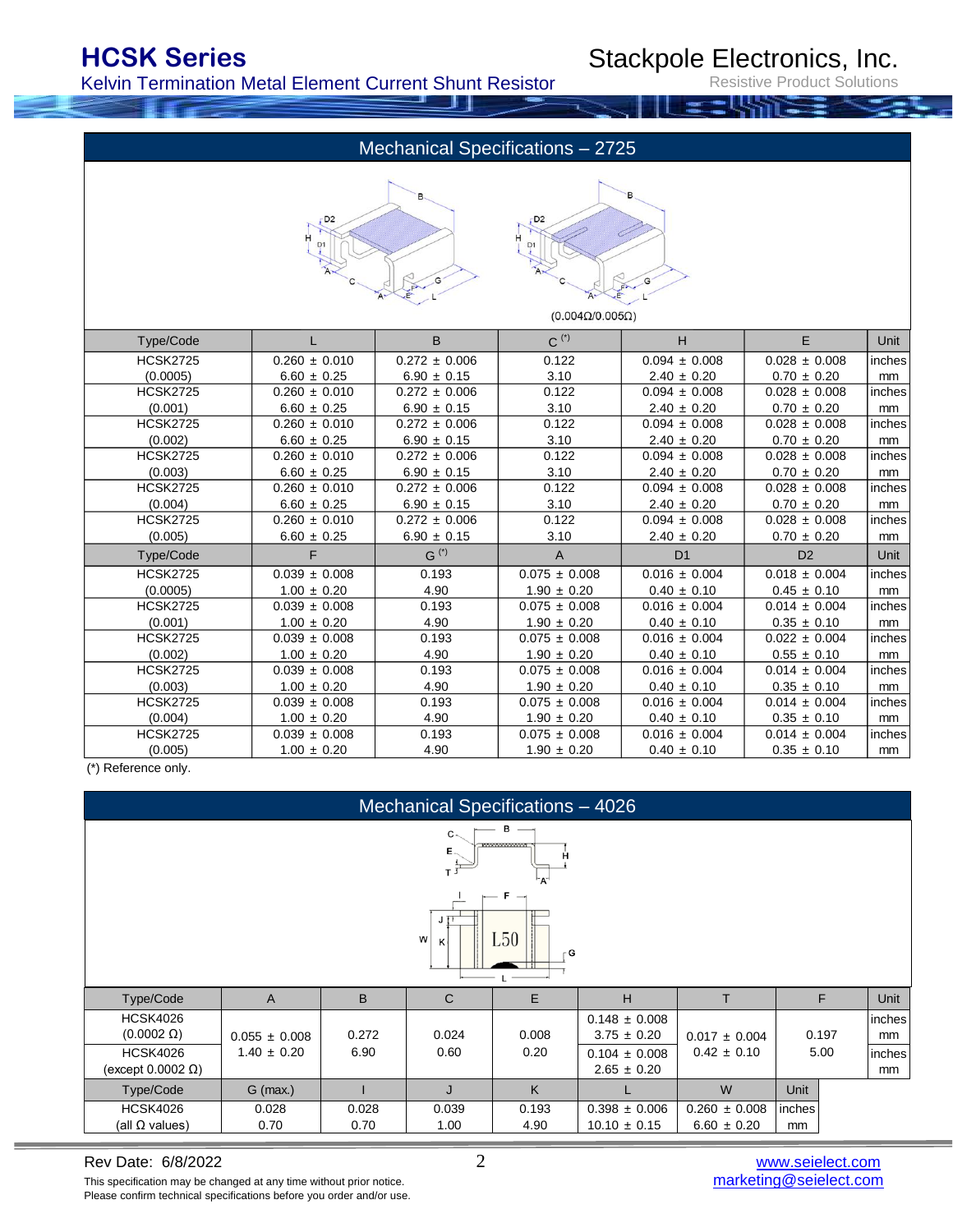Kelvin Termination Metal Element Current Shunt Resistor

### Stackpole Electronics, Inc.

Resistive Product Solutions

| <b>Environmental Performance Characteristics</b>                      |                                   |                                          |                                                                                                                                                                                                                                                                                                                                            |  |  |  |
|-----------------------------------------------------------------------|-----------------------------------|------------------------------------------|--------------------------------------------------------------------------------------------------------------------------------------------------------------------------------------------------------------------------------------------------------------------------------------------------------------------------------------------|--|--|--|
| Test                                                                  | <b>Test Method</b>                | <b>Test Specification</b>                | <b>Test Condition</b>                                                                                                                                                                                                                                                                                                                      |  |  |  |
| Short Time Overload                                                   |                                   | $\triangle$ R: $\pm$ 1%                  | 5 times rated power for 5 seconds                                                                                                                                                                                                                                                                                                          |  |  |  |
| <b>Temperature Coefficient</b><br>of Resistance (TCR)<br>(1216, 4026) | JIS-C5202-5.2                     | Refer to<br>Electrical<br>Specifications | $+20^{\circ}$ C/+125°C<br>TCR (ppm/°C) = $\frac{\Delta R}{R \times \Delta t} \times 10^6$                                                                                                                                                                                                                                                  |  |  |  |
| <b>Temperature Coefficient</b><br>of Resistance (TCR)<br>(2725)       | JIS-C5202-5.2                     | Refer to<br>Electrical<br>Specifications | +25 $°C$ /+125 $°C$<br>TCR (ppm/°C) = $\frac{\Delta R}{R \times \Delta t} \times 10^6$                                                                                                                                                                                                                                                     |  |  |  |
| Moisture Resistance                                                   | <b>MIL-STD-202.</b><br>Method 106 | $\triangle$ R: $\pm$ 1%                  | The specimens shall be placed in a chamber and subjected to a relative<br>humidity of 90 ~ 98% and a temperature of 25°C/65°C, 10 cycles.                                                                                                                                                                                                  |  |  |  |
| High Temperature<br>Exposure                                          | JIS-C5202-7.2                     | $\triangle$ R: $\pm$ 1%                  | The chip (mounted on board) is exposed in the heat chamber,<br>125°C for 1000 hours.                                                                                                                                                                                                                                                       |  |  |  |
| Load Life                                                             | JIS-C5202-7.10                    | $\Delta$ R: $\pm$ 1%                     | Apply rated power for 1000 hours with 1.5 hours ON and 0.5 hour OFF.                                                                                                                                                                                                                                                                       |  |  |  |
| Rapid Change of<br>Temperature                                        | JIS-C5202-7.4                     | $\triangle$ R: $\pm$ 1%                  | The chip (mounted on board) is exposed,<br>$-55 \pm 3$ °C (30 minutes)/+125 $\pm$ 2°C (30 minutes) for 5 cycles.<br>The following conditions shown in the figure below.<br>Ambient<br>30 min.<br>30 min.<br>temperature $\mathcal{L}$<br>+125( $\pm$ 2) $^{\circ}$ C<br>$+25(\pm 2)$ °C<br>$-2-3$ min.<br>$-55(\pm 3)^{\circ}C$<br>1 cycle |  |  |  |

Operating Temperature Range is - 55°C to + 170°C Note: The terminal electron temperature of component should be below 100°C. Storage Conditions: Temperature of 22 ~ 28°C. Humidity: 40 ~ 75%.

### Power Derating Curve:



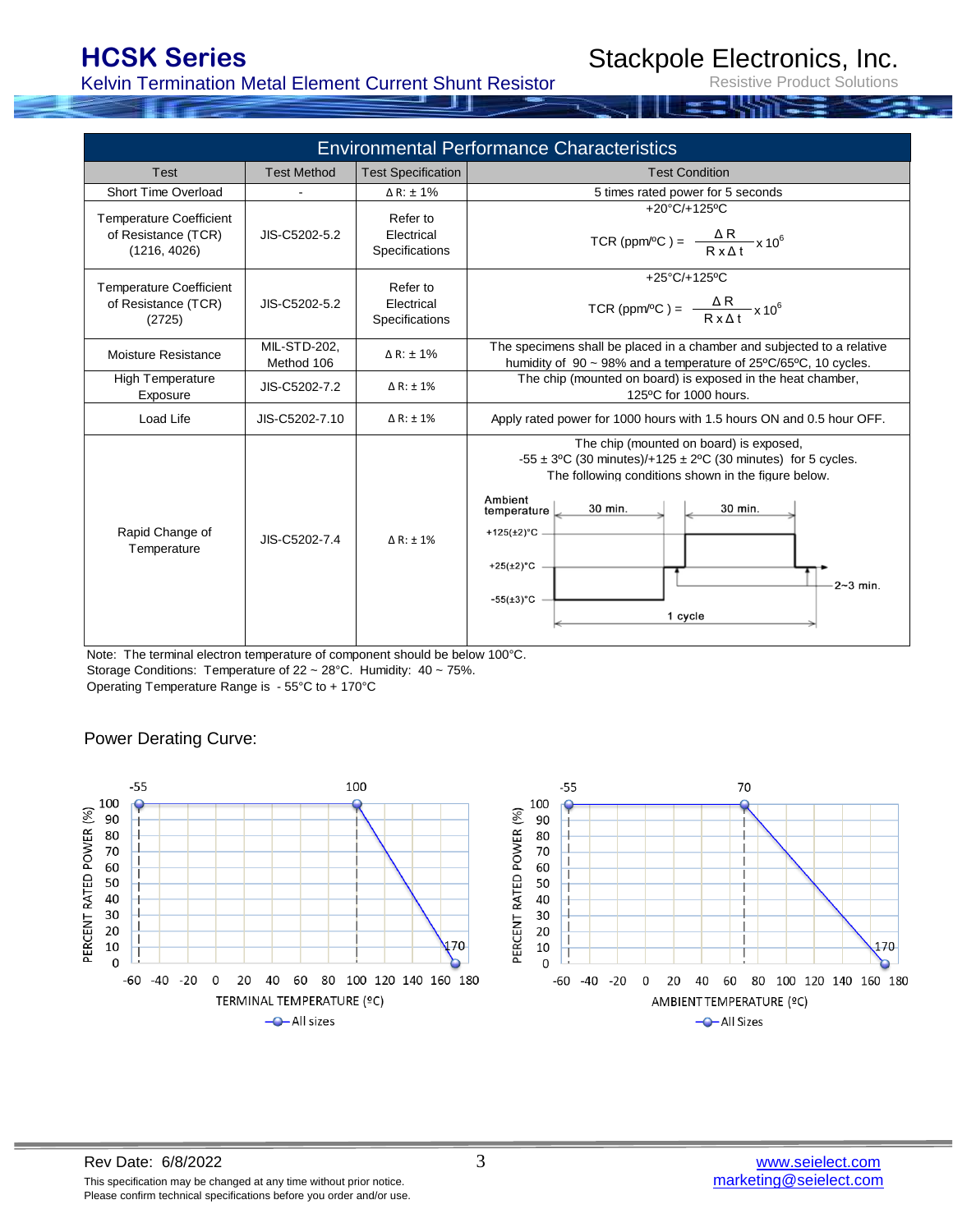Kelvin Termination Metal Element Current Shunt Resistor

Stackpole Electronics, Inc.

Resistive Product Solutions

| <b>Function Performance Characteristics</b> |                    |                                                                |                                                                                                                                                                                                                                                                                                                                                                   |  |  |  |
|---------------------------------------------|--------------------|----------------------------------------------------------------|-------------------------------------------------------------------------------------------------------------------------------------------------------------------------------------------------------------------------------------------------------------------------------------------------------------------------------------------------------------------|--|--|--|
| Test                                        | <b>Test Method</b> | <b>Test Specification</b>                                      | <b>Test Condition</b>                                                                                                                                                                                                                                                                                                                                             |  |  |  |
| Bending Strength                            | JIS-C5202-6.1      | $\triangle$ R: $\pm$ 1%                                        | Mount the chip to test 90 mm $(L) * 40$ mm $(W)$ FR4 printed circuit board substrate.<br>Apply pressure in direction of arrow unit band width reaches 2 mm (+0.2 / -0 mm)<br>illustrated in the figure below and hold for $10 \pm 1$ seconds.<br>Unit: mm<br>Jig<br>Position before<br>bend<br>.6<br>Amount of<br>bend<br><b>Testing printed</b><br>circuit board |  |  |  |
| Solderability                               | JIS-C5202-6.11     | Solder shall cover<br>95% or more of<br>the electrode<br>area. | The part shall be immersed into the flux specified in the solder bath<br>$235^{\circ}$ C ± 5°C for 2 seconds ± 0.5 seconds.<br>It shall be immersed to a point 10 mm from its root.<br>(Sn96.5/Ag3.0/Cu0.5)<br>Molten solder<br>Specimen.<br><b>SMD</b><br>н<br>—⊭ H<br>—⊶iH <del>k</del><br>$h = 10$ mm<br>$H = 10$ mm min.                                      |  |  |  |

| Taping Specifications - Embossed Plastic Tape                                                                |                   |                   |                   |                   |                   |        |  |  |
|--------------------------------------------------------------------------------------------------------------|-------------------|-------------------|-------------------|-------------------|-------------------|--------|--|--|
| $-$ P0-<br><b>Top Tape</b><br>$-P2$<br>D <sub>0</sub><br>Е<br>F W<br>в<br>Embossed<br>Resistor<br>P1<br>Tape |                   |                   |                   |                   |                   |        |  |  |
| Type/Code                                                                                                    | $\overline{A}$    | B                 | E.                | F                 | W                 | Unit   |  |  |
| <b>HCSK1216</b>                                                                                              | $0.130 \pm 0.004$ | $0.165 \pm 0.004$ | $0.104 \pm 0.004$ | $0.217 \pm 0.004$ | $0.472 \pm 0.008$ | inches |  |  |
|                                                                                                              | $3.30 \pm 0.10$   | $4.20 \pm 0.10$   | $2.64 \pm 0.10$   | $5.50 \pm 0.10$   | $12.00 \pm 0.20$  | mm     |  |  |
|                                                                                                              | P <sub>0</sub>    | P <sub>1</sub>    | P <sub>2</sub>    | D <sub>0</sub>    | т                 | Unit   |  |  |
|                                                                                                              | $0.157 \pm 0.004$ | $0.315 \pm 0.004$ | $0.079 \pm 0.002$ | $0.059 \pm 0.004$ | $0.083 \pm 0.004$ | inches |  |  |
|                                                                                                              | $4.00 \pm 0.10$   | $8.00 \pm 0.10$   | $2.00 \pm 0.05$   | $1.50 \pm 0.10$   | $2.10 \pm 0.10$   | mm     |  |  |
| Type/Code                                                                                                    | A                 | B                 | E                 | F                 | W                 | Unit   |  |  |
|                                                                                                              | $0.276 \pm 0.004$ | $0.276 \pm 0.004$ | $0.069 \pm 0.004$ | $0.295 \pm 0.004$ | $0.630 \pm 0.008$ | inches |  |  |
|                                                                                                              | $7.00 \pm 0.10$   | $7.00 \pm 0.10$   | $1.75 \pm 0.10$   | $7.50 \pm 0.10$   | $16.00 \pm 0.20$  | mm     |  |  |
| <b>HCSK2725</b>                                                                                              | P <sub>0</sub>    | P <sub>1</sub>    | P <sub>2</sub>    | D <sub>0</sub>    | т                 | Unit   |  |  |
|                                                                                                              | $0.157 \pm 0.004$ | $0.472 \pm 0.004$ | $0.079 \pm 0.004$ | $0.059 \pm 0.004$ | $0.122 \pm 0.004$ | inches |  |  |
|                                                                                                              | $4.00 \pm 0.10$   | $12.00 \pm 0.10$  | $2.00 \pm 0.10$   | $1.50 \pm 0.10$   | $3.10 \pm 0.10$   | mm     |  |  |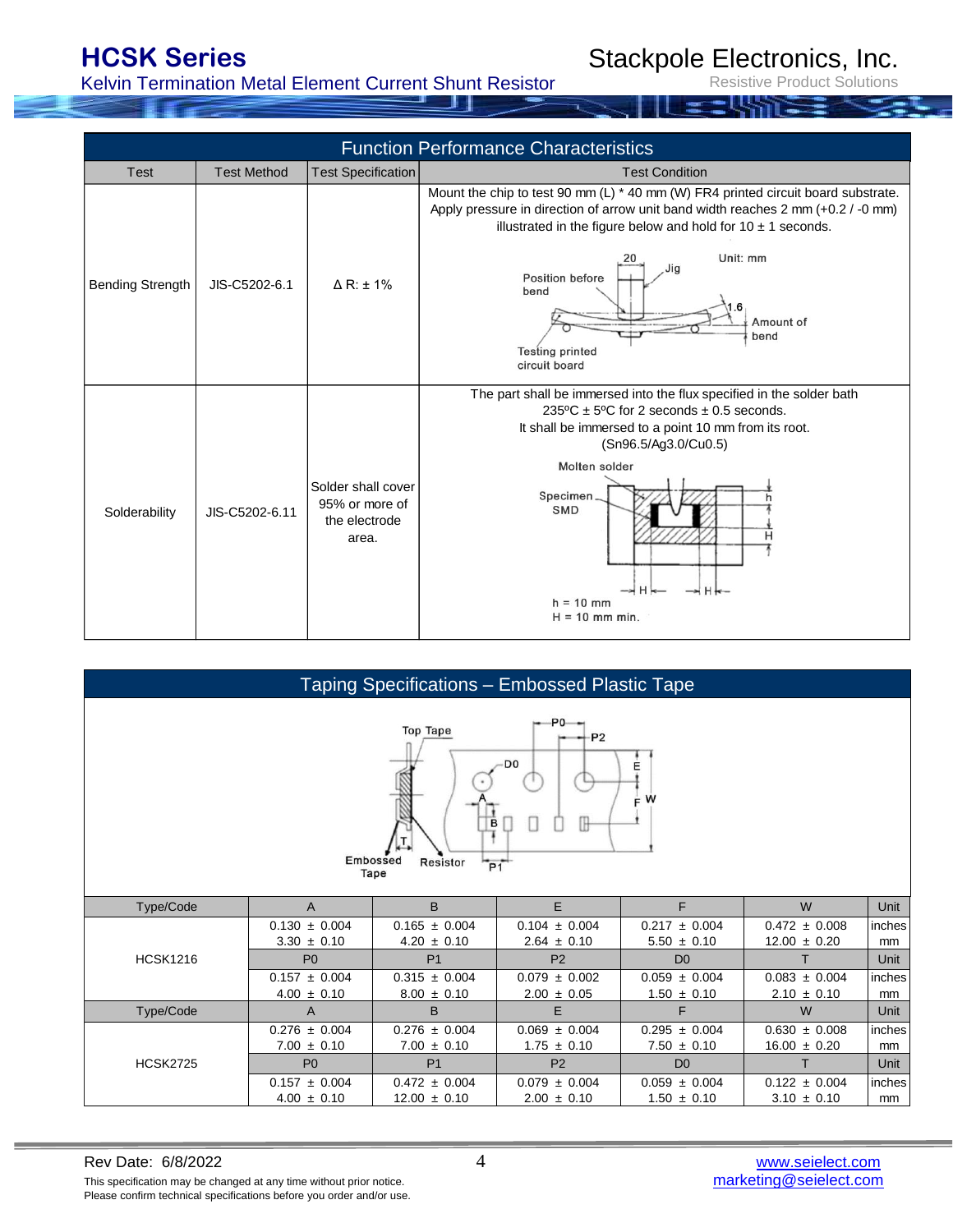Kelvin Termination Metal Element Current Shunt Resistor

### Stackpole Electronics, Inc.

roduct Solutions

| Taping Specifications – Embossed Plastic Tape (cont.) |                   |                   |                   |                   |                   |         |  |
|-------------------------------------------------------|-------------------|-------------------|-------------------|-------------------|-------------------|---------|--|
| Type/Code                                             | $\mathsf{A}$      | в                 |                   |                   | W                 | Unit    |  |
| <b>HCSK4026</b>                                       | $0.272 \pm 0.004$ | $0.409 \pm 0.004$ | $0.069 \pm 0.004$ | $0.453 \pm 0.004$ | $0.945 \pm 0.012$ | linches |  |
| (all $\Omega$ values)                                 | $6.90 \pm 0.10$   | $10.40 \pm 0.10$  | $1.75 \pm 0.10$   | $11.50 \pm 0.10$  | $24.00 \pm 0.30$  | mm      |  |
| Type/Code                                             | P <sub>0</sub>    | P <sub>1</sub>    | P <sub>2</sub>    | D <sub>0</sub>    |                   | Unit    |  |
| <b>HCSK4026</b>                                       |                   |                   |                   |                   | $0.165 \pm 0.004$ | linches |  |
| $(0.0002 \Omega)$                                     | $0.157 \pm 0.004$ | $0.472 \pm 0.004$ | $0.079 \pm 0.004$ | $0.059 \pm 0.004$ | $4.20 \pm 0.10$   | mm      |  |
| <b>HCSK4026</b>                                       | $4.00 \pm 0.10$   | $12.00 \pm 0.10$  | $2.00 \pm 0.10$   | $1.50 \pm 0.10$   | $0.126 \pm 0.004$ | linches |  |
| (except 0.0002 Ω)                                     |                   |                   |                   |                   | $3.20 \pm 0.10$   | mm      |  |

### Recommended Pad Layouts e Type/Code | a | b | c | e | f | g |Unit a | b | c | e f g  $0.059 \pm 0.004$  0.024  $\pm$  0.004 0.059  $\pm$  0.004 0.028  $\pm$  0.004 0.020  $\pm$  0.004 0.116  $\pm$  0.004 inches HCSK1216 1.50  $\pm$  0.10  $\begin{vmatrix} 0.60 \pm 0.10 \end{vmatrix}$  1.50  $\pm$  0.10  $\begin{vmatrix} 0.70 \pm 0.10 \end{vmatrix}$  0.50  $\pm$  0.10  $\begin{vmatrix} 2.95 \pm 0.10 \end{vmatrix}$  mm 0.114 ± 0.008 0.079 ± 0.008 0.114 ± 0.008 0.035 ± 0.004 0.039 ± 0.004 0.220 ± 0.008 inches HCSK2725 2.90 ± 0.20 2.00 ± 0.20 2.90 ± 0.20 0.90 ± 0.10 1.00 ± 0.10 5.60 ± 0.20 mm  $0.063 \pm 0.008$  0.272  $\pm$  0.008 0.063  $\pm$  0.008 0.028  $\pm$  0.004 0.039  $\pm$  0.004 0.193  $\pm$  0.008 inches HCSK4026 1.60  $\pm$  0.20  $\begin{array}{|c|c|c|c|c|c|c|c|c|} \hline \end{array}$  6.90  $\pm$  0.20  $\begin{array}{|c|c|c|c|c|c|c|c|} \hline \end{array}$  1.60  $\pm$  0.10  $\begin{array}{|c|c|c|c|c|c|} \hline \end{array}$  1.00  $\pm$  0.10  $\begin{array}{|c|c|c|c|c|c|} \hline \end{array}$  4.90  $\pm$  0.20  $\begin{array}{|c|c|c|c|c$

### Soldering Recommendations:

- Peak reflow temperatures and durations
	- IR Reflow Peak =  $260^{\circ}$ C max for 10 seconds
	- Not suitable for wave soldering
- Recommended IR reflow profile:



### RoHS Compliance

Stackpole Electronics has joined the worldwide effort to reduce the amount of lead in electronic components and to meet the various regulatory requirements now prevalent, such as the European Union's directive regarding "Restrictions on Hazardous Substances" (RoHS 3). As part of this ongoing program, we periodically update this document with the status regarding the availability of our compliant components. All our standard part numbers are compliant to EU Directive 2011/65/EU of the European Parliament as amended by Directive (EU) 2015/863/EU as regards the list of restricted substances.

| <b>RoHS Compliance Status</b>        |                                           |                                  |                                      |                                         |                                                          |                                                       |  |
|--------------------------------------|-------------------------------------------|----------------------------------|--------------------------------------|-----------------------------------------|----------------------------------------------------------|-------------------------------------------------------|--|
| Standard<br>Product<br><b>Series</b> | Description                               | Package /<br>Termination<br>Type | Standard<br>Series RoHS<br>Compliant | Lead-Free<br>Termination<br>Composition | Lead-Free<br>Mfg. Effective Date<br>(Std Product Series) | Lead-Free<br><b>Effective Date</b><br>Code<br>(YY/WW) |  |
| <b>HCSK</b>                          | Kelvin Termination Current Shunt Resistor | <b>SMD</b>                       | YES                                  | 100% Copper                             | <b>Alwavs</b>                                            | Always                                                |  |